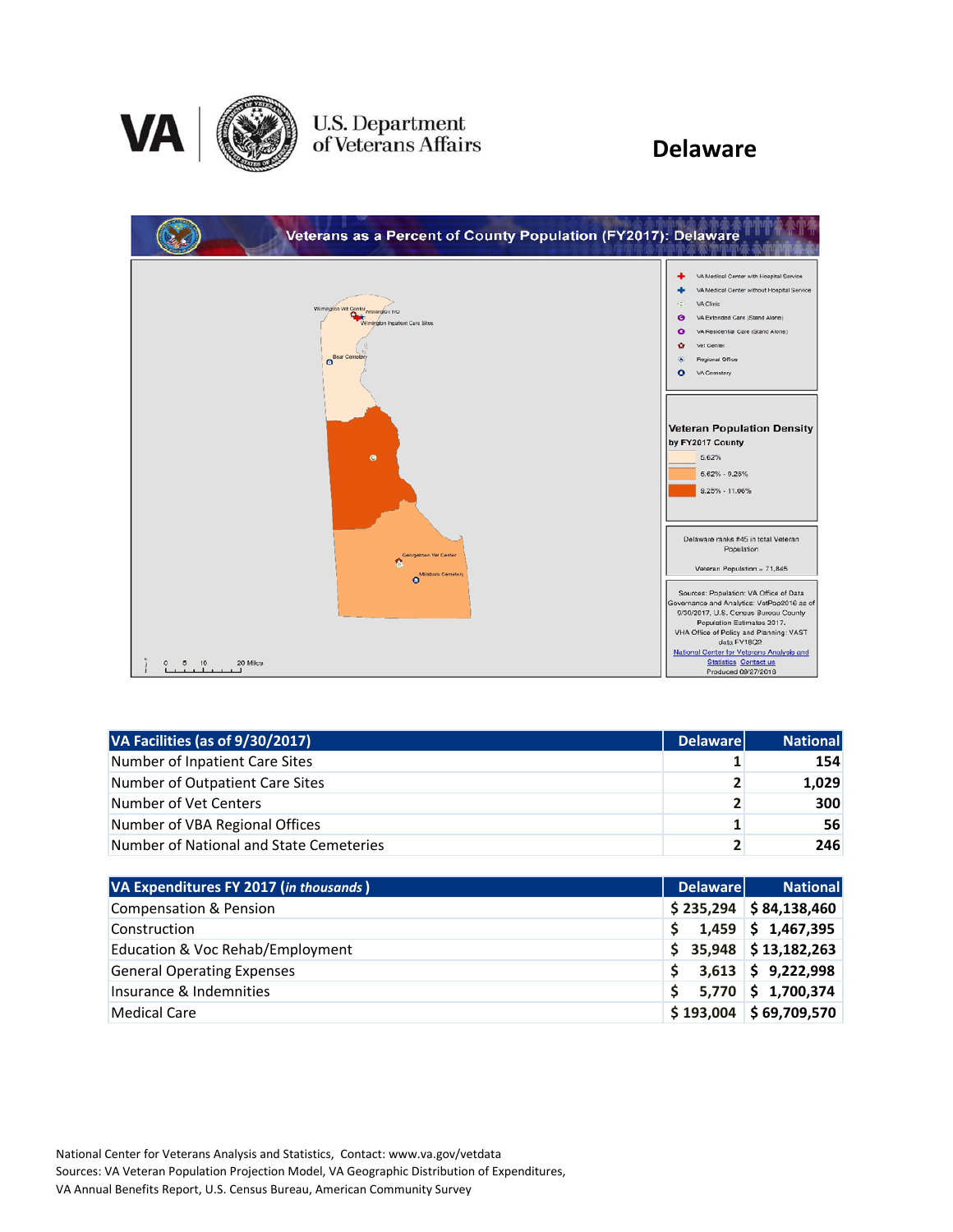

# U.S. Department<br>of Veterans Affairs

#### **Delaware**

| Veteran Population (as of 9/30/2017)           | <b>Delaware</b> | <b>National</b> |
|------------------------------------------------|-----------------|-----------------|
| Number of Veterans                             | 71.845          | 19,998,799      |
| Percent of Adult Population that are Veterans  | 9.90%           | 6.60%           |
| Number of Women Veterans                       | 6,945           | 1,882,848       |
| Percent of Women Veterans                      | 9.67%           | 9.41%           |
| Number of Military Retirees                    | 9,108           | 2,156,647       |
| Percent of Veterans that are Military Retirees | 12.68%          | 10.78%          |
| Number of Veterans Age 65 and Over             | 36,759          | 9,410,179       |
| Percent of Veterans Age 65 and Over            | 51.16%          | 47.05%          |





| VA Healthcare and Benefits (as of 9/30/2017)         | <b>Delaware</b> | <b>National</b> |
|------------------------------------------------------|-----------------|-----------------|
| Number of Veterans Receiving Disability Compensation | 13,235          | 4,552,819       |
| Number of Veterans Receiving Pension                 | 460             | 276,570         |
| Number of Dependency & Indemnity Comp Beneficiaries  | 1,172           | 411,390         |
| Number of Education Beneficiaries                    | 2,434           | 987,577         |
| Number of Enrollees in VA Healthcare System          | 27,068          | 9,116,200       |
| Number of Unique Patients Treated                    | 16,274          | 6,035,183       |